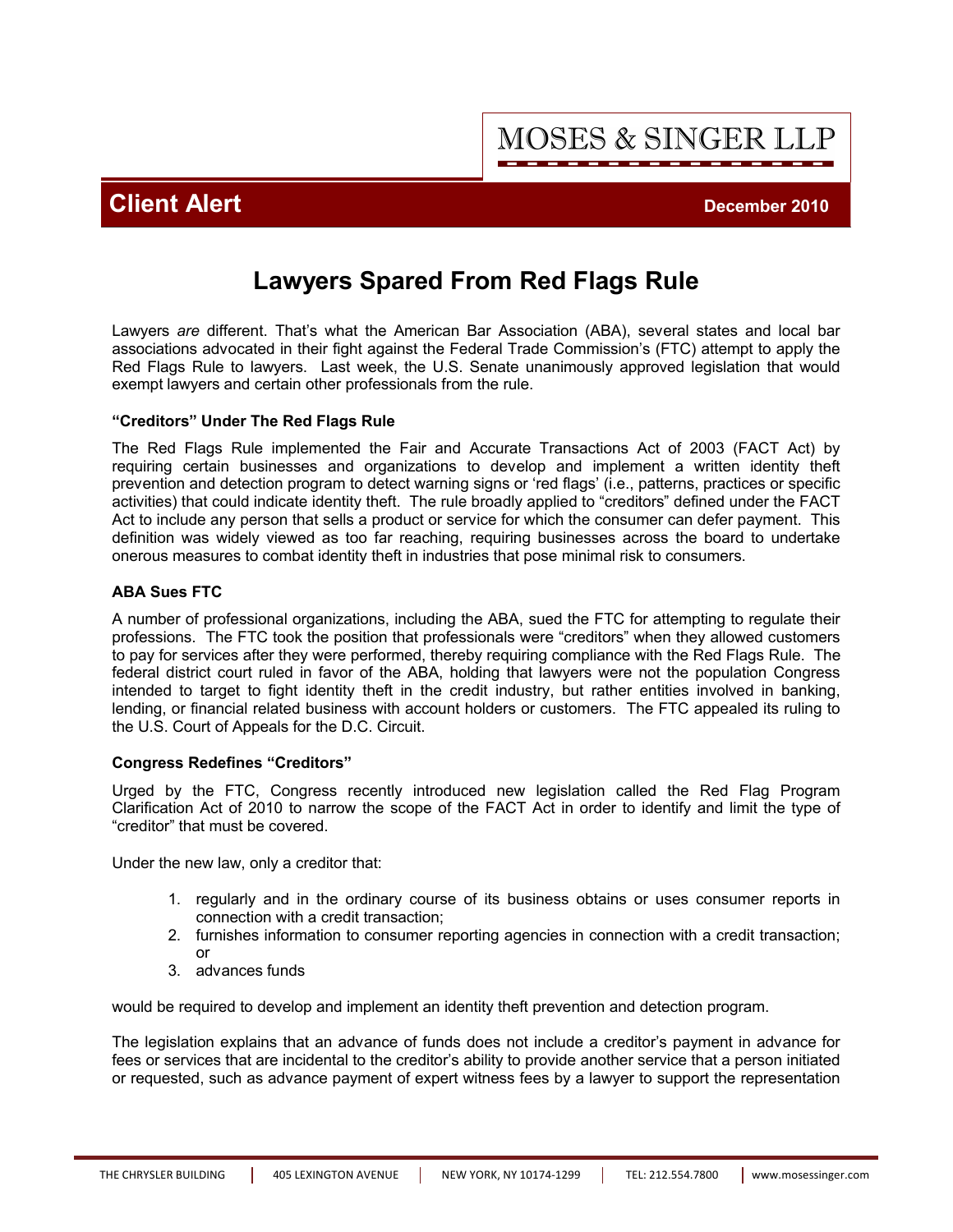**MOSES & SINGER LLP** 

of a client. (*See Colloquy in Support of Legislation Clarifying the Definition of Creditor under the FTC Red Flags Rule*).

### **We're Lawyers Not "Creditors"**

The new law makes clear that lawyers, accountants, physicians and other health care providers will no longer be classified as "creditors" for purposes of the Red Flags Rule simply because they do not receive payment in full from consumers at the time they provide their services, given that they do not offer or maintain accounts that pose a reasonably foreseeable risk of identity theft.

#### **Final Touches**

The ABA currently awaits a ruling from the D.C. Circuit to affirm the district court's ruling to exempt lawyers from the FACT Act. The ABA expects that suit to be dismissed after a vote on the new bill by the House of Representatives, where it presently faces no opposition.

[If you have questions regarding this Alert, please contact the co-chair of Moses & Singer's Legal Ethics &](http://www.mosessinger.com/LegalEthics/)  Law Firm Practice, **[Devika Kewalramani](http://www.mosessinger.com/personnel/dkewalramani/)** at 212.554.7832 or dkewalramani@mosessinger.com.

# MOSES & SINGER LLP

Lawyers in the [Legal Ethics & Law Firm Practice](http://www.mosessinger.com/LegalEthics/) group have extensive experience advising clients on legal ethics and risk management issues, as well as matters involving partnership structures, financing, real estate, employment practices, taxation and third-party contractual relationships. They bring an indepth understanding of law firm economics and management to the table, which enables us to provide practical and cost-effective solutions to lawyers and law firms.

Since 1919, [Moses & Singer](http://www.mosessinger.com/firm_profile/firm_description.php) has provided legal services to diverse types of businesses and to high-networth individuals. Among the firm's broad array of U.S. and international clients are leaders in banking and finance, entertainment, media, real estate, healthcare, advertising, and the hotel and hospitality industries. We represent clients in financing and corporate transactions, intellectual property and commercial litigation, and in connection with corporate reorganizations and bankruptcies. Individuals look to Moses & Singer for sophisticated and effective legal services in the areas of matrimonial law, income tax, trusts and estates and wealth preservation.

- · Advertising
- · Asset Protection
- · Banking and Finance
- · Business Reorganization, Bankruptcy and Creditors' Rights
- · Corporate, Securities and M & A
- · Employment and Labor
- · Entertainment
- · Healthcare
- · Hotel and Hospitality
- Income Tax
- · Intellectual Property
- · International Trade
- · Internet/Technology
- Legal Ethics & Law Firm Practice
- · Litigation
- Matrimonial and Family Law
- **Privacy**
- **Private Funds**
- · Promotions Law
- Real Estate
- Securities and Capital Markets
- · Trusts and Estates